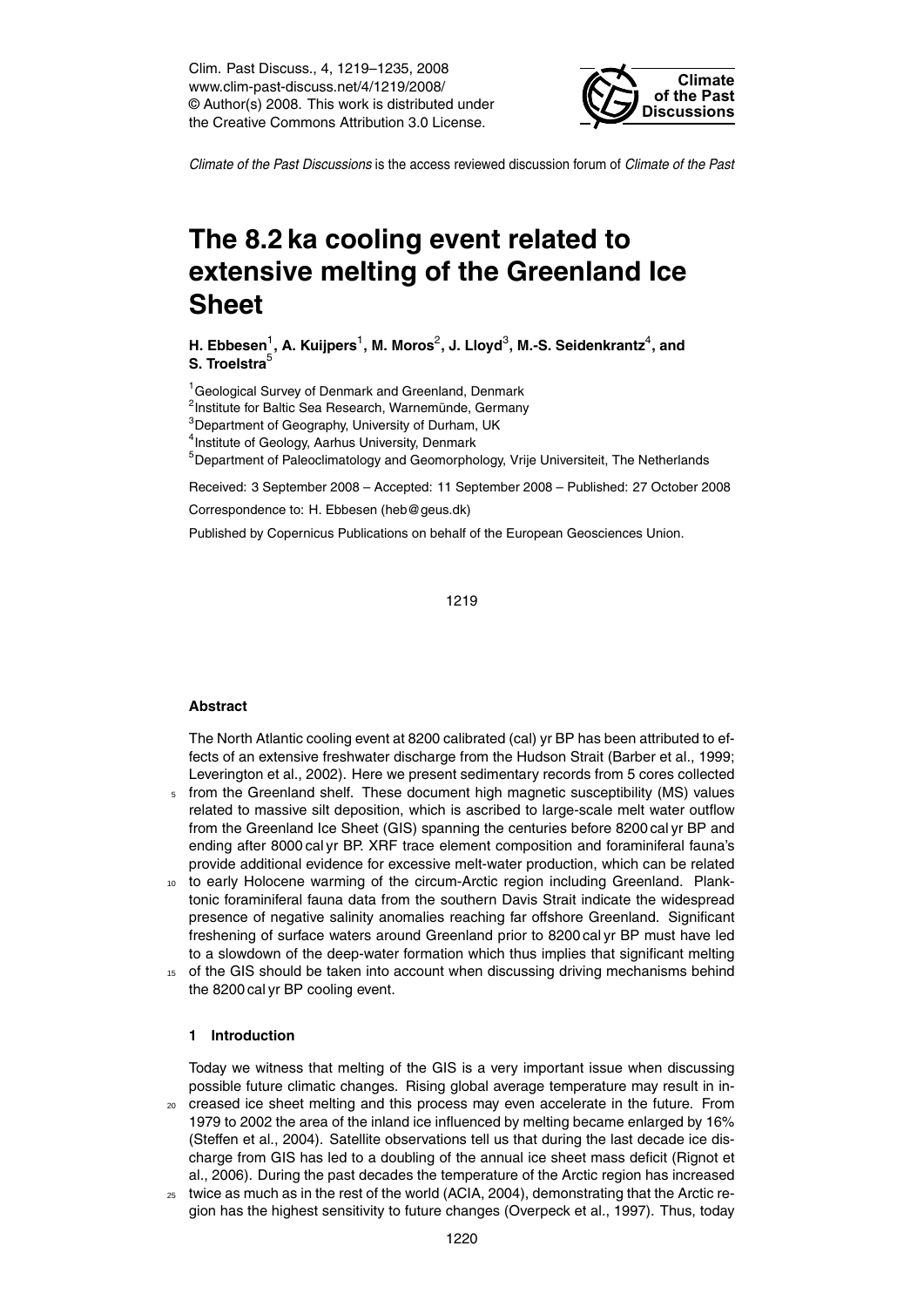we recognize melting of GIS as an important factor in future climate scenarios, not only because of sea-level rise, but also due to its possible impact on North Atlantic thermohaline circulation, which may eventually result in marked cooling of the North Atlantic. Past climate reconstructions, in fact, attribute marked regional cooling to the effect of

- <sup>5</sup> melt-water discharge into the North Atlantic, which may provide a possible analogue also for future climate scenarios. For the early Holocene, evidence of such a North Atlantic cooling episode was first discovered in Greenland ice cores (Johnsen et al., 1992). This 8200 cal yr BP cooling event has afterwards been recognized in records from several sites in the North Atlantic region (Klitgaard-Kristensen et al., 1998; Rise-
- brobakken et al., 2003; Rohling and Pälike, 2005). A generally accepted explanation for the origin of this event is a massive fresh-water discharge from the Hudson Strait, Canada, where large glacial lakes drained during the period around 8200 cal yr BP (Barber et al., 1999; Leverington et al., 2002). Only limited attention has, however, been given to the possible role of melting of the GIS, which represents the largest ice
- <sup>15</sup> mass of the Northern Hemisphere since the early Holocene. Here we present early Holocene high-resolution records from sediment cores collected in Greenland coastal waters. Our data indicate strongly enhanced melt-water production from Greenland in the period immediately preceding 8200 cal yr BP.

## **2 Results and discussion**

- <sup>20</sup> We have analyzed the sedimentary records of the time interval around 8200 cal yr BP in the Greenland cores in order to find possible evidence of a GIS melt-water discharge maximum in relation to the 8200 cal yr BP event. The magnetic records from the studied sediment cores (Fig. 1a) reflect lithological variations, with high values of MS being here indicative of significant discharge of (suspended) matter associated with exten-
- $25$  sive melt-water plumes from the GIS. In fact, all cores show massive silt deposition with maximum values of MS in the period immediately prior to 8200 cal yr BP (Fig. 2c, d, e). Interestingly, the maximum values of MS reflecting melt-water discharge ap-

1221

pear at different times when comparing the core records from Disko Bugt and Ameralik Fjord. At the southern location, Ameralik (Fig. 1a), the maximum melt-water discharge occurred early (8700 cal yr BP), while it appears around 8250 cal yr BP in the two cores from Disko Bugt. After these maxima in melt-water discharge in all three cases the MS

- values gradually decreased during the centuries following 8200 cal yr BP (Fig. 2c, d, e). This suggests a decreasing melt-water production associated with slower retreat of Greenland glaciers, terminating at first in the southernmost core (8000 cal yr BP, Fig. 2e). In the cores from Disko Bugt this occurred around 7750 cal yr BP (Fig. 2d) and 7200 cal yr BP, respectively (Fig. 2c). When comparing the setting of these latter
- <sup>10</sup> two cores, it can be noted that the youngest age is found for the core located off the presently active, marine-based Jakobshavn Isbrae, whereas the other core record illustrates melt-water outflow conditions in a fjord more to the southeast and probably reflects an earlier change from a marine-based to an onshore ice margin position. Elevated XRF values of land-derived trace elements iron and titanium (Fig. 3h and
- <sup>15</sup> i) in the Ameralik Fjord core DA04-41P during this particular period confirm the melt water outflow from the GIS. The analysis of benthic foraminifera from the same area (Ameralik) (Fig. 3a–f) also supports the theory of extensive melt-water outflow prior to 8200 cal yr BP. Dominance of the species *Elphidium (E) excavatum* and *Cassidulina (C) reniforme* confirm a very cold and unstable environment at the seafloor (Steinsund
- <sup>20</sup> et al., 2000) from 8350–7800 cal yr BP (Fig. 3g, f). *E. excavatum* has been found to dominate areas influenced by high glacial melting (Korsun and Hald, 2000). Enormous amounts of melt water before 8200 cal yr BP presumably led to the formation of a thick, low-salinity upper water mass preventing vertical mixing of the water column leading to poor bottom water ventilation. It implies that the warmer, more saline Irminger Sea
- <sup>25</sup> Water (ISW) entrained at subsurface depth by the West Greenland Current (WGC) did not cross the sill (120 m) at the entrance of the Ameralik Fjord. The low frequency of the species *Astrononion (A) gallowayi* (Fig. 3e) confirm a low bottom current activity (Rytter et al., 2002) prior to 8200 cal yr BP supporting a period characterised by a significant melt water (surface) outflow.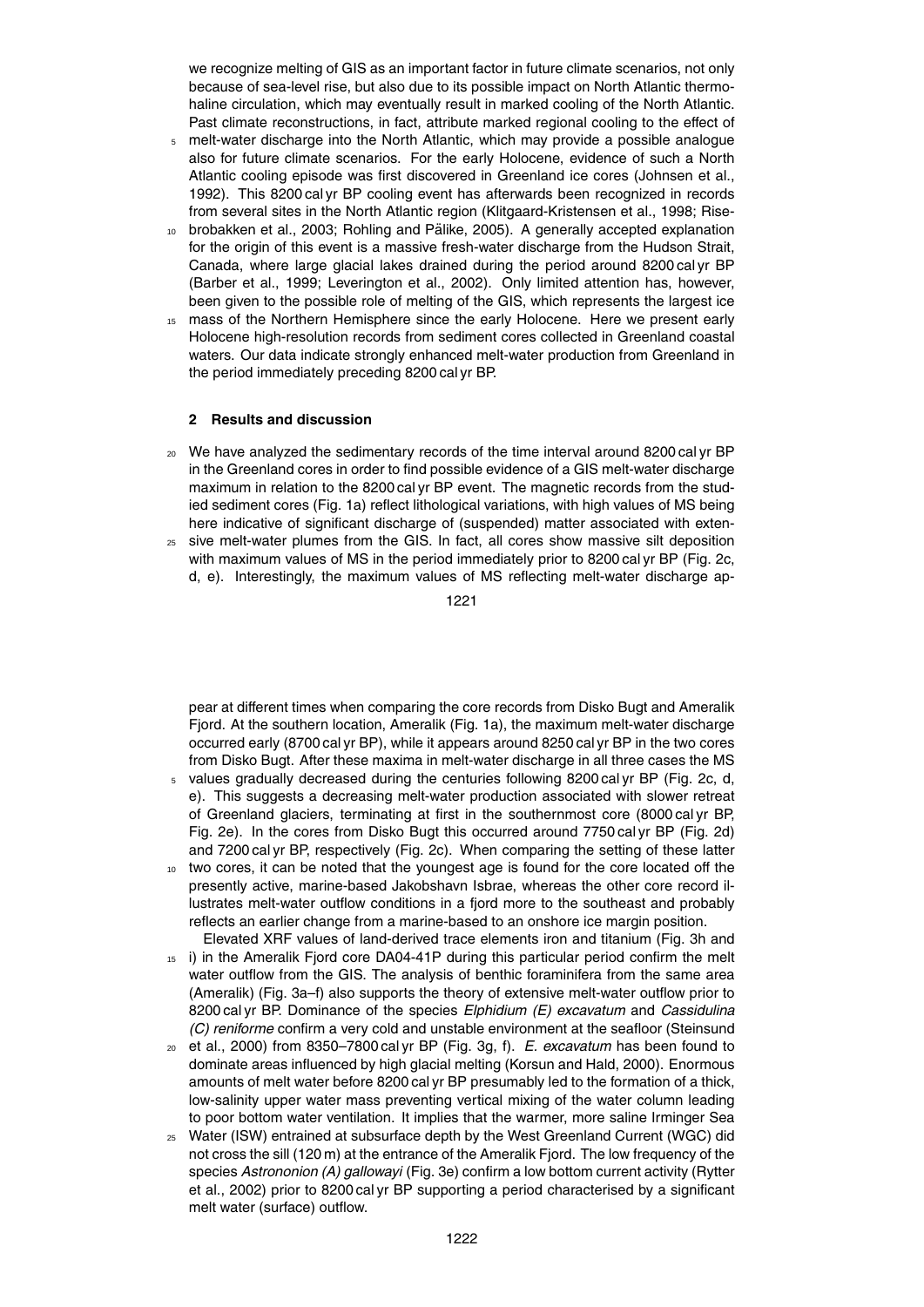After 7800 cal yr BP the fauna changed dramatically (Fig. 3) indicating significant hydrographic changes. The distinct decrease of *E. excavatum* and *C. reniforme* (Fig. 3g, f), and simultaneous increase in *Globobulimina* (*G) auriculata* (Fig. 3c) and in general foraminiferal production (flux, Fig. 3b) indicate a higher food availability probably

- <sup>5</sup> through increased primary production and a significant improvement of foraminiferal living conditions. At the same time the abundance of *A. gallowayi* (Fig. 3e) increase indicating bottom current activity. The species *Nonionellina* (*N) labradorica* (Fig. 3d) is also frequent, which suggests the nearby presence of water mass boundaries. Concurrently, the diatom flora indicates warming of the surface waters (Ren et al., 2008).
- This change in the benthic foraminiferal and diatom assemblages coincide with the significant drop in MS and the simultaneously decrease in land-derived trace elements (Fig. 3h and i) seen at 7800 cal yr BP. These data thus confirm a stronger inflow of ISW into the fjord combined with a marked decrease in melt-water discharge. This may, amongst others, be linked here to a retreat of originally marine-based glaciers. The
- <sup>15</sup> significant change in the foraminiferal fauna and MS records with various proxies not returning to values found prior to 7800 cal yr BP (Fig. 3) implies that the hydrographic conditions associated with massive melt-water discharge from nearby glaciers did not re-appear.

Lower resolution MS records have previously been published from South Greenland <sup>20</sup> (Igaliku Fjord, PO 243-451) (Kuijpers et al., 1999; Lassen et al., 2004) and from the shelf off Southeast Greenland (DS97-4P) (Kuijpers et al., 2003) (Fig. 1a). The MS data of these two cores (Fig. 2a, b) show the same pattern as found west off Greenland. Both records clearly show maximum values prior to 8200 cal yr BP, pointing to a significant deposition of suspended matter related to a strong melt-water discharge.

 $25$  Similarly as off West Greenland (Fig. 2c–e), the records from these southern sites display a gradual upward decrease in MS values indicating a decreasing melt-water discharge. A large-scale meltwater impact on ocean currents off the shelf of South Greenland between ca. 8400 and 7800 cal yr BP is also demonstrated by the trace element composition of a sediment core retrieved from Eirik Drift (Carlson et al., un-

1223

published data). A marked glacier retreat and an associated enhanced melt-water production prior to 8400 cal yr BP has been identified from adjacent regions in the Arctic, in particular from the Nares Strait region (Mudie et al., 2004). In the Spitsbergen region sea-surface temperatures (Ebbesen et al., 2007; Sarnthein et al., 2003)

- <sup>5</sup> show a significant cooling already at 8800 cal yr BP. This cooling does not occur as a short event like the 8200 cal yr BP but spans a longer period, presumably related to a southward expansion of Arctic Water masses (Ebbesen et al., 2007). A planktic foraminiferal record from southern Davis Strait (core DA04-31P) supports the scenario of a large-scale melt water episode affecting waters around Greenland around 8200 to
- <sup>10</sup> 8000 cal yr BP (Fig. 4). The relatively high amount of *T. quinqueloba* and high productivity of planktic foraminifera around 8200–8000 cal yr BP (Fig. 4c and d) bear witness of a frontal zone nearby, possibly the front between WGC-entrained Polar Water/melt water masses and more saline, Atlantic-derived (ISW) water masses from the central Labrador Sea (Fig. 1b). After 8000 cal yr BP the foraminiferal assemblage changed and
- 15 productivity decreased suggesting a frontal retreat towards Greenland, where today it is found over the shelf (Fig. 4d). Around 7800 cal yr BP the melt water front had moved inshore into the fjords (Fig. 1b).

It is noteworthy that neither of these records shows an actual cooling event at 8200 cal yr BP, even though several of them yield a sufficiently high resolution to detect

- <sup>20</sup> this event. Sediment cores from along the eastern margin of North America, including the Hudson Strait showed no evidence for a change in the surface and deep ocean environment around the cold event (Keigwin et al., 2005), even though the sites should have been directly affected by a fresh-water discharge from the glacial lakes in North America. In fact, the 8200 cooling event has only been found as a spike in areas of the
- <sup>25</sup> North Atlantic directly influenced by the North Atlantic Current, but not in those areas mainly influenced by the East and West Greenland Current or by the Baffin-Labrador Current system. These currents are all characterised by the presence of a low-salinity, cold surface water layer and are often ice-loaded, which may exclude recording of a cooling event as observed elsewhere in the North Atlantic.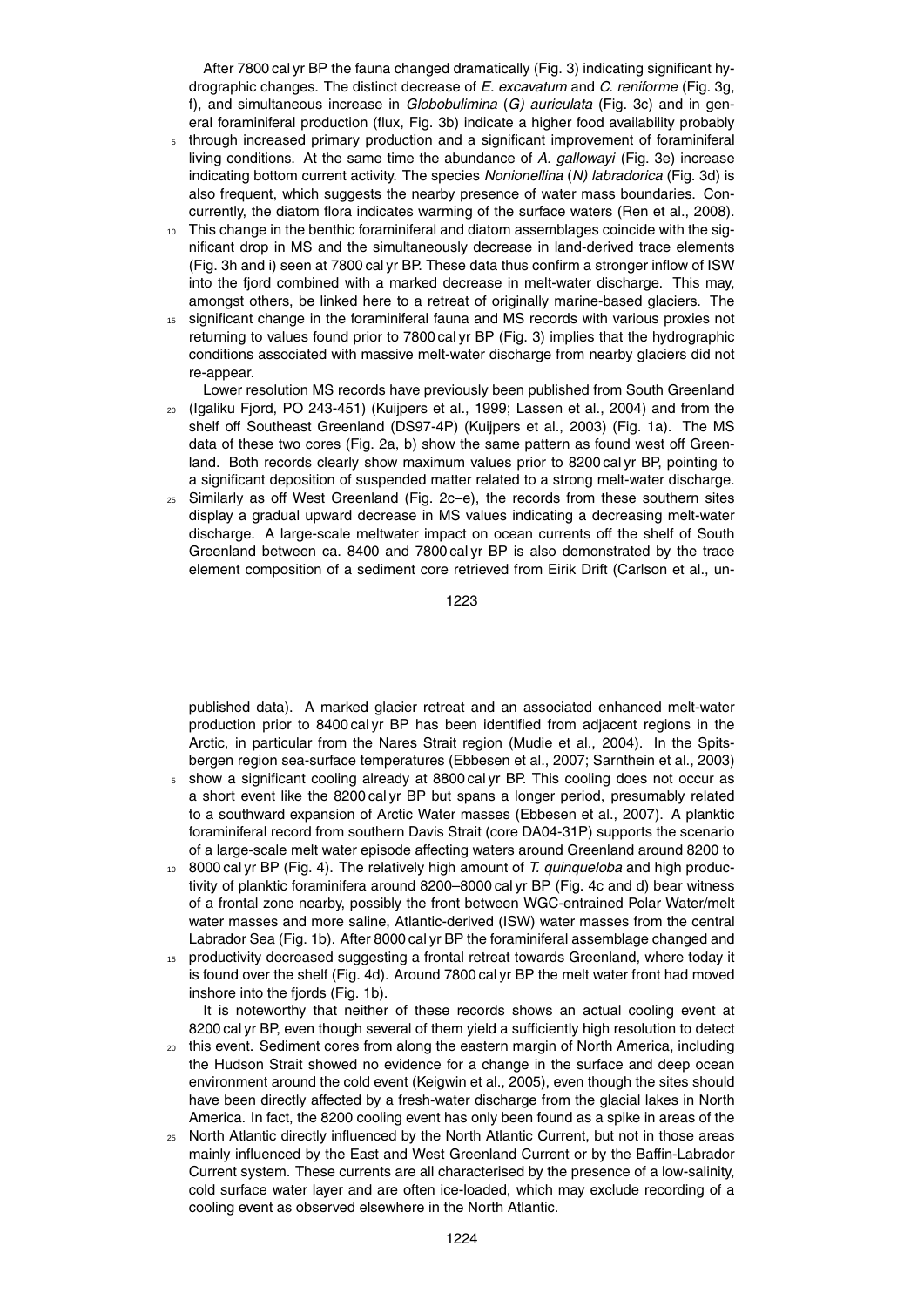Studies along the eastern margin of North America (Keigwin et al., 2005) support conclusions from an earlier research (Kaufmann et al., 2004) stating that the timing of the Holocene Thermal Optimum around Hudson Bay was significantly delayed (until ca 7000 cal yr BP) when compared with Alaska and northwest Canada (beginning ca

- <sup>5</sup> 11 000 cal yr BP). Our results provide additional evidence for the widespread presence of a thick and cold, low-salinity melt-water layer offshore Greenland and north-eastern Canada from well before 8200 cal yr BP to shortly after that time. This scenario is supported by studies dealing with Labrador Sea Water formation (Hillaire-Marcel et al., 2001) showing that in the early Holocene Labrador Sea deep convection did not occur before ca. 7500 cal yr BP.
	- Thus, the marine records from Greenland and Spitsbergen indicate that melt water and low-salinity water masses expanded in both regions prior to 8200 cal yr BP. This can be related to early Holocene warming of the circum-Arctic region including Greenland, which led to enhanced GIS and glacier melting around the Arctic. Subsequent
- <sup>15</sup> marked freshening of the East and West Greenland Current system as well as the Baffin-Labrador Current region led to slowdown of high-latitude deep convection and thus contributed to North Atlantic cooling. We emphasize that we do not exclude the drainage of the glacial lakes in North America as a possible mechanism for eventually causing the spike of the 8200 cooling event. We propose, however, large-scale melting
- <sup>20</sup> of the GIS prior to 8200 cal yr BP as an additional, important factor to be taken into account when discussing and modelling driving mechanisms behind this early Holocene North Atlantic cooling event.

*Acknowledgements.* Funding was provided by the Carlsberg Foundation, The Geological Survey of Denmark and Greenland (GEUS) and the Danish Natural Science Research Council <sup>25</sup> (Grant 21-04-0336 to AKU and MSS).

1225

#### **References**

- Barber, D. C., Dyke, A., Hillaire-Marcel, C., Jennings, A. E., Andrews, J. T., Kerwin, M. W., Bilodeau, G., McNeely, R., Southon, J., Morehead, M. D., and Gagnon, J. M.: Forcing of the cold event 8200 years ago by catastrophic drainage of laurentide lakes, Nature, 400, <sup>5</sup> 344–348, 1999.
- Leverington, D. W., Mann, J. D., Teller, J. T.: Changes in the bathymetry and volume of glacial Lake Agassiz between 9200 and 7700 <sup>14</sup>C yr BP, Quat. Res., 57, 244–252, 2002.
- Steffen, K., Nghiem, S. V., Huff, R., and Neumann, G.: The melt anomaly of 2002 on the Greenland Ice Sheet from active and passive microwave satellite observations, Geophys. <sup>10</sup> Res. Lett., 31(20), L20402, doi:10.1029/2004GL020444, 2004.
- Rignot, E. and Kanagaratnam, P.: Changes in the Velocity Structure of the Greenland Ice Sheet, Science, 311(5763), 986–990, 2006.
- Arctic Climate Impact Assessment (ACIA): Issued by the Fourth Arctic Council Ministrerial Meeting, Reykjavik, 2004.
- <sup>15</sup> Overpeck, J., Hughen, K., Hardy, D., Bradley, R., Case, R., Douglas, M., Finney, B., Gajevski, K., Jacoby, G., Jennings, A., Lamoureux, S., Lasca, A., MacDonald, G., Moore, J., Retelle, M., Smith, S., Wolfe, A., and Zielinski, G.: Arctic environmental change of the last four centuries, Science, 278, 1251–1256, 1997.
- Johnsen, S. J., Clausen, H. B., Dansgaard, W., Fuhrer, K., Gundestrup, N., Hammer, C. <sup>20</sup> U., Iversen, P., Jouzel, J., Stauffer, B., and Steffensen, J. P.: Irregular glacial interstadials recorded in a new Greenland ice core, Nature, 359, 311–313, 1992.
	- Klitgaard-Kristensen, D., Sejrup, H. P., Haflidason, H., Johnsen, S., and Spurk, M.: A regional 8200 cal. yr BP cooling event in northwest Europe, induced by final stages of the Laurentide ice-sheet deglaciation?, J. Quat. Sci., 13, 165–169, 1998.
- <sup>25</sup> Risebrobakken, B., Jansen, E., Andersson, C., Mjelde, E., and Hevrøy, K.: A high-resolution study of Holocene paleoclimatic and paleoceanographic changes in the Nordic Seas, Paleoceanography, 18(1), 1–14, 2003.
	- Rohling, E. J. and Pälike, H.: Centennial-scale climate cooling with a sudden cold event around 8,200 years ago, Nature, 434, 975–979, 2005.
- <sup>30</sup> Cuny, J., Rhines, P. B., and Kwok, R.: Davis Strait volume, freshwater and heat fluxes, Deep-Sea Res. I, 52, 519–542, 2005.

Tang, C. C. L., Ross, C. K., Yao, T., Petrie, B., DeTracey, B. M., and Dunlap, E.: The circulation,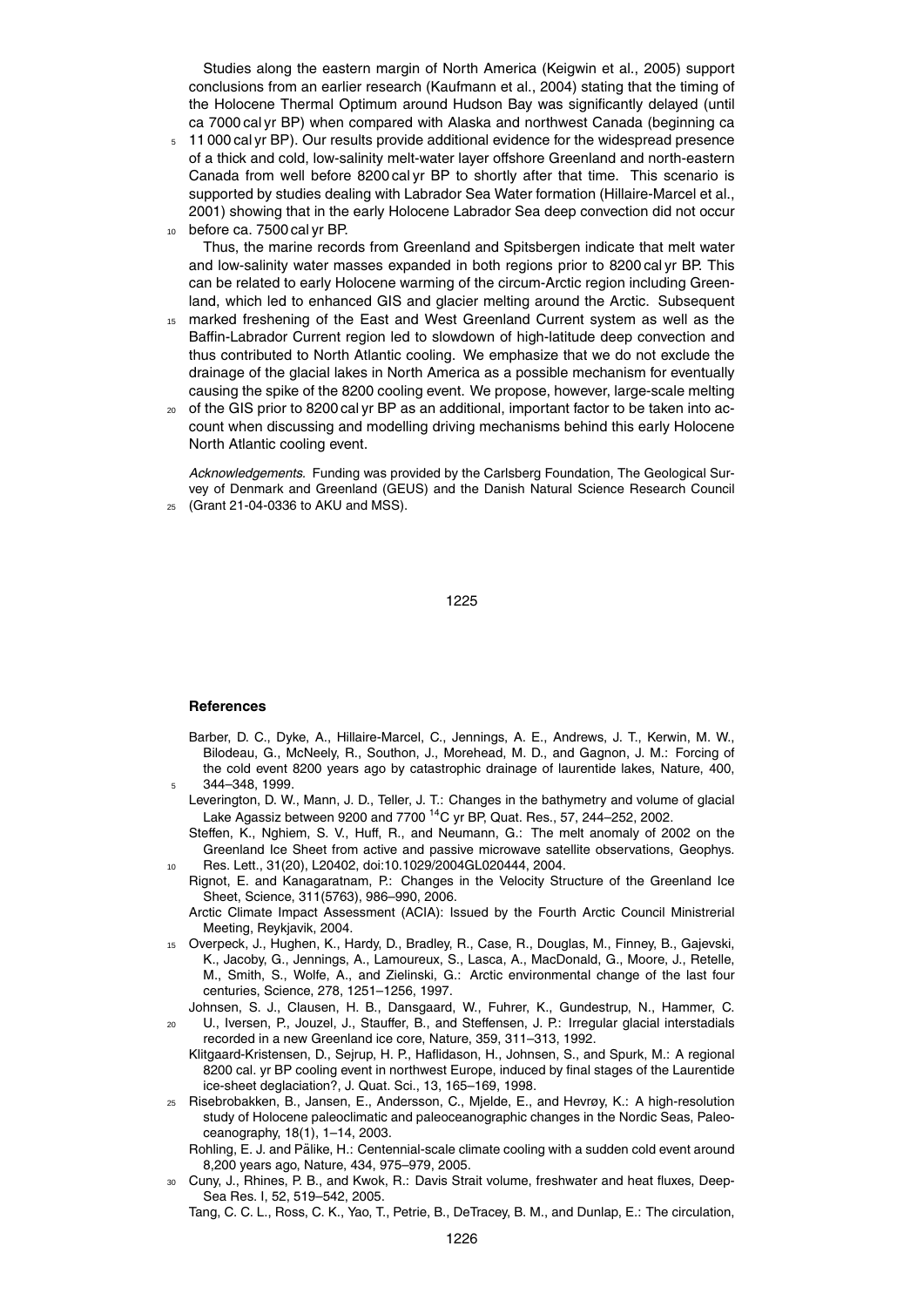water masses and sea- ice of Baffin Bay, Prog. Oceanogr., 63, 183–228, 2004.

- Seidenkrantz, M.-S., Aagaard-Sørensen, S., Sulsbrück, H., Kuijpers, A., Jensen, K. G., and Kunzendorf, H.: Hydrography and climate of the last 4400 years in a SW Greenland fjord: implications for Labradors Sea Palaeoceanography, The Holocene, 17(3), 387–401, 2007.
- <sup>5</sup> Stuiver, M., Reimer, P. J., and Reimer, R.: Calib radiocarbon calibration, Execute version 5.0.2 html, available online: calib.qub.ac.uk/calib/, 2006.
	- Reimer, P.: Marine Reservoir Correction Database, Queens University Belfast, available online: intcal.qub.ac.uk/marine/, 2005.
- Steinsund, P. I., Polyak, L., Hald, M., Mikhailov, V., and Korsun, S.: Distribution of calcareous <sup>10</sup> benthic foraminifera in recent sediments of the Barents and Kara Seas, J. Foraminiferal Res.,
	- 61–102, 1994.

Korsun, S. and Hald, M.: Seasonal dynamics of benthic foraminifera in a glacially fed fjord of Svaldbard, European arctic, J. Foraminiferal Res., 30(4), 251–271, 2000.

- Rytter, F., Knudsen, K. L., Seidenkrantz, M.-S., and Eiríksson, J.: Modern distribution of ben-<sup>15</sup> thic foraminifera on the North Icelandic shelf and slope, J. Foraminiferal Res., 32, 217–244, 2002.
	- Ren, J., Jiang, H., Seidenkrantz, M.-S., and Kuijpers, A.: A diatom-based reconstructon of Early Holocene hydrographic and climatic change in a southwest Greenland fjord, Mar. Micropaleonthol., revised, 2008.
- <sup>20</sup> Kuijpers, A., Abrahamsen, N., Hoffmann, G., Huhnerbach, V., Konradi, P., Kunzendorf, H., ¨ Mikkelsen, N., Thiede, J., and Weinrebe, W.: Climate change and the Viking-age fjord environment of the Eastern Settlement, South Greenland, Geology of Greenland Survey Bulletin, 183, 61–67, 1999.
- Lassen, S. J., Kuijpers, A., Kunzendorf, H., Hoffmann-Wieck, G., Mikkelsen, N., and Konradi,
- <sup>25</sup> P.: Late-Holocene Atlantic bottom-water variability in Igaliku Fjord, South Greenland, reconstructed from foraminifera faunas, The Holocene, 14(2), 165–171, 2004.
	- Kuijpers, A., Troelstra, S. R., Prins, M. A., Linthout, K., Akhmetzhanov, A., Bouryak, S., Bachmann, M. F., Lassen, S., Rasmussen, T., and Jensen, J. B.: Late Quaternary sedimentary processes and ocean circulation changes at the Southeast Greenland margin, Mar. Geol., <sup>30</sup> 195, 109–129, 2003.
- Mudie, P. T., Rochon, A., Prins, M. A., Soenarjo, D., Troelstra, S. R., Levac, E., Scott, D. B., Roncaglia, L., and Kuijpers, A.: Late Pleistocene-Holocene Marine Geology of Nares Strait Region, Palaeoceanography from Foraminifera and Dinoflagellate Cysts, Sedimentology and

1227

Stable Istopes, Polarforschung, 74(1–3), 169–183, 2004, appeared 2006.

- Ebbesen, H., Hald, M., and Eplet, T.-H.: Lateglacial and Early Holocene climatic oscillation on the western Svalbard margin, European Arctic, Quat. Sci. Rev., 26, 1999–2011, 2007.
- Sarnthein, M., Van Kreveld, S., Erlenkeuser, H., Grootes, P. M., Kucera, M., Pflaumann, U., and <sup>5</sup> Schulz, M.: Centennial-to-millennial-scale periodicities of Holocene climate and sediment injections off the western Barents shelf, 75◦ N, Boreas, 32, 448–461, 2003.
	- Keigwin, L. D., Sachs, J. P., Rosenthal, Y., and Boyle, E. A.: The 8200 year BP event in the slope water system, western subpolar North Atlantic, Paleoceanography, 20, PA2003, doi:10.1029/2004PA001074, 2005.
- Kaufmann, D. S., Ager, T. A., Anderson, N. J., Anderson, P. M., Andrews, J. T., Bartlein, P. J., Brubaker, L. B., Coats, L. L., Cwynar, L. C., Duvall, M. L., Dyke, A. S., Edwards, M. E., Eisner, W. R., Gajewski, K., Geirsdottir, A., Hu, F., S., Jennings, A. E., Kaplan, M. R., Kerwin, M. W., ´ Lozhkin, A. V., MacDonald, G. M., Miller, G. H., Mock, C. J., Oswald, W. W., Otto-Bliesner, B. L., Porinchu, D. F., Rühland, K., Smol, J. P., Steig, E. J., and Wolfe, B. B.: Holocene thermal 15 maximum in the western Arctic (0-180<sup>°</sup> W), Quate. Sci. Rev., 23, 529-560, 2004.
- Hillaire-Marcel, C., de Vernal, A., Bilodeau, G., and Weaver, A. J.: Absence of deep-water formation in the Labrador Sea during the last interglacial period, Nature, 410, 1073–1077, 2001.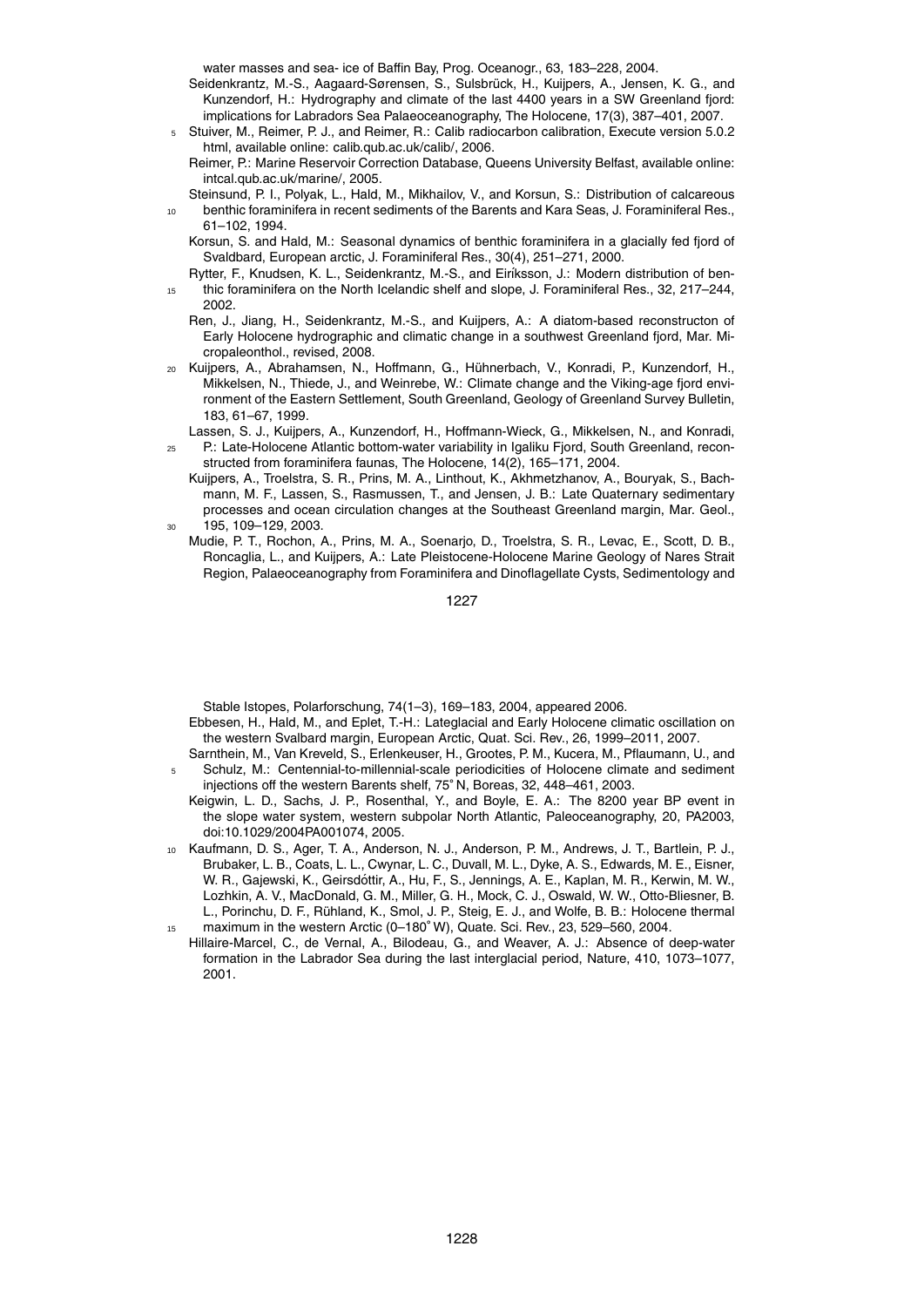Table 1. A review of the AMS <sup>14</sup>C dates from the marine cores, used and correlated to, in the present study. The individual age models for each core were performed by using linearly interpolation in all cases. The AMS  $^{14}$ C dates are to shown in Table 1. The radiocarbon ages were converted into calibrated years by using Calib version 5.0.2 ( $^{14}$ ) and a reservoir age correction of 400 years in accordance with <sup>15</sup>.

| Core ID<br>(water depth) | core depth<br>(cm) | lab. Ref  | material dated              | <sup>14</sup> C age corrected<br>400 yr | 1-sigma | 95.4% ( $2 \sigma$ )<br>cal age ranges | Age used<br>(cal yr BP) | References             |
|--------------------------|--------------------|-----------|-----------------------------|-----------------------------------------|---------|----------------------------------------|-------------------------|------------------------|
| DA04-41P                 | 675.5-676.5        | AAR-10110 | Shell (colus holboelli)     | 6739                                    | 43      | 7518-7694                              | 7606                    | Present study          |
| $(744 \text{ m})$        | 680-681            | AAR-10111 | Shell (bathyarca glacialis) | 6808                                    | 43      | 7579-7773                              | 7676                    |                        |
|                          | 765-767            | AAR-10792 | Benthic forams              | 7125                                    | 65      | 7854-8142                              | 7998                    |                        |
|                          | 790-793            | AAR-10662 | Benthic forams              | 7365                                    | 75      | 8051-8375                              | 8213                    |                        |
| DA00-04                  | 395                | Poz-8141  | Benthic forams              | 6120                                    | 40      | 6920-7150                              | 7035                    | Moros                  |
| (256 m)                  | 456                | Poz-8143  | Shell+Benthic forams        | 6320                                    | 40      | 7155-7344                              | 7250                    |                        |
|                          | 730                | KIA23366  | Benthic forams              | 6910                                    | 40      | 7667-7873                              | 7770                    |                        |
| <b>DS97-4P</b>           | 42.5               | UtC 10134 | Planktic forams             | 5380                                    | 60      | 6014-6311                              | 6163                    | Kuiipers et al. (2003) |
| (620 m)                  | 92.5               | UtC 10133 | Planktic forams             | 6550                                    | 80      | 7300-7589                              | 7445                    |                        |
|                          | 132                | UtC 10137 | Planktic forams             | 8860                                    | 80      | 9797-10250                             | 10024                   |                        |
| DA00-06                  | 430                | KIA23024  | Forams                      | 7270                                    | 47      | 7640-7816                              | 7713                    | Lloyd et al. (2005)    |
| (363 m)                  | 650                | KIA23025  | Forams                      | 7430                                    | 70      | 7734-8018                              | 7889                    |                        |
|                          | 891                | AAR6839   | <b>Bivalve</b>              | 7843                                    | 72      | 8150-8420                              | 8320                    |                        |
| PO243-451                | 99                 | AAR-5046  | Plant                       | 2235                                    | 45      | 2171-2453                              | 2312                    | Kuijpers et al. (1999) |
| $(304 \,\mathrm{m})$     | 126                | AAR-5047  | Shell                       | 7775                                    | 65      | 8506-8927                              | 8717                    | Lassen et al. (2004)   |
| DA04-31P                 | $0 - 6$            | AAR-10681 | Forams                      | 965                                     | 40      | 792-1006                               | 899                     | Present study          |
| (2525 m)                 | 38                 | AAR-9982  | Forams                      | 8020                                    | 65      | 8840-9245                              | 9042                    |                        |

1229

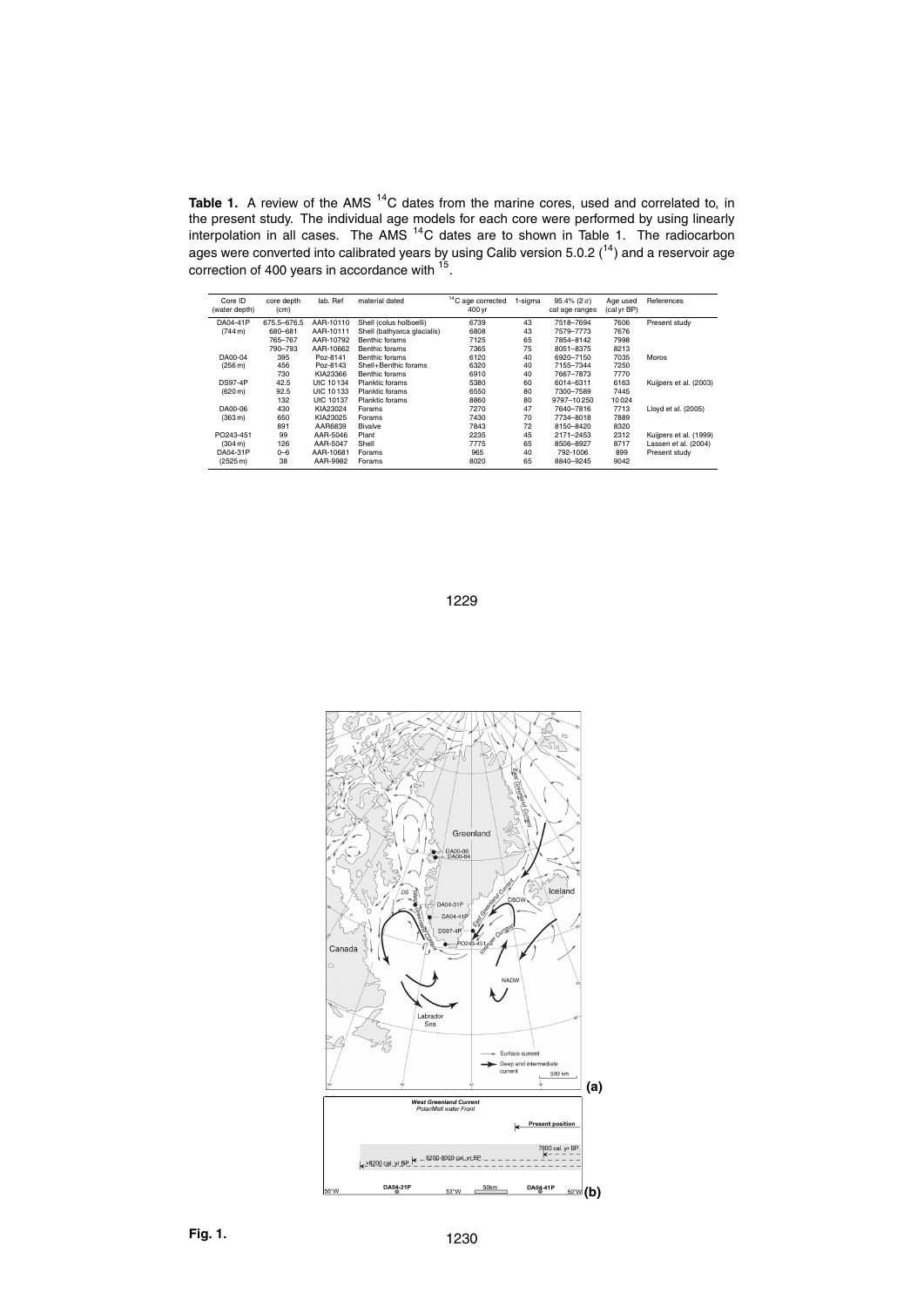**Fig. 1. (a)** Location map of the North Atlantic region. The modern surface ocean circulation is shown here. DS; Davis Strait and NADW; North Atlantic Deep Water. The investigated marine sediment cores were collected at three sites off West Greenland. These data were compared with sedimentary records from marine cores collected in South Greenland (Igaliku Fjord core PO 243-451) and from the Southeast Greenland shelf (core DS97-04P). One of the West Greenland core sites is located in the Ameralik Fjord (Lysefjord, piston core DA04-41P) near Nuuk, and the two other sites are located further to the north in the Disko Bugt area (DA00- 04 and DA00-06). In addition we support these data with a planktic record from DS (DA04-31P). Today the West Greenland core sites are mainly influenced by waters from the West Greenland Current (WGC). At the surface, the WGC transports cold, low-salinity water masses including glacier melt-water and Polar Water derived from the East Greenland Current (EGC). At greater (*>*150–200 m) water depths the WGC entrains warmer, saline Atlantic water-masses derived from the Irminger Current (IC) (Cuny et al., 2005; Tang et al., 2004). In Ameralik Fjord the depth of the upper boundary of the Atlantic water masses corresponds to the depth of a sill found at the fjord entrance. This makes this site especially sensitive to Atlantic Water variability, as warm, saline water from the IC is only found at this site during periods of expanded IC water inflow into the Labrador Sea and reduced melt-water outflow (Seidenkrantz et al., 2007). **(b)** Illustration of movements of West Greenland Current, Polar/Melt water Front from before 8200 cal yr BP until 7800 cal yr BP in a transect between DA04-31P in west and DA04-41P in east, in the Ameralik fjord.



1231

**Fig. 2.** Magnetic susceptibility (MS) from five marine sediment cores.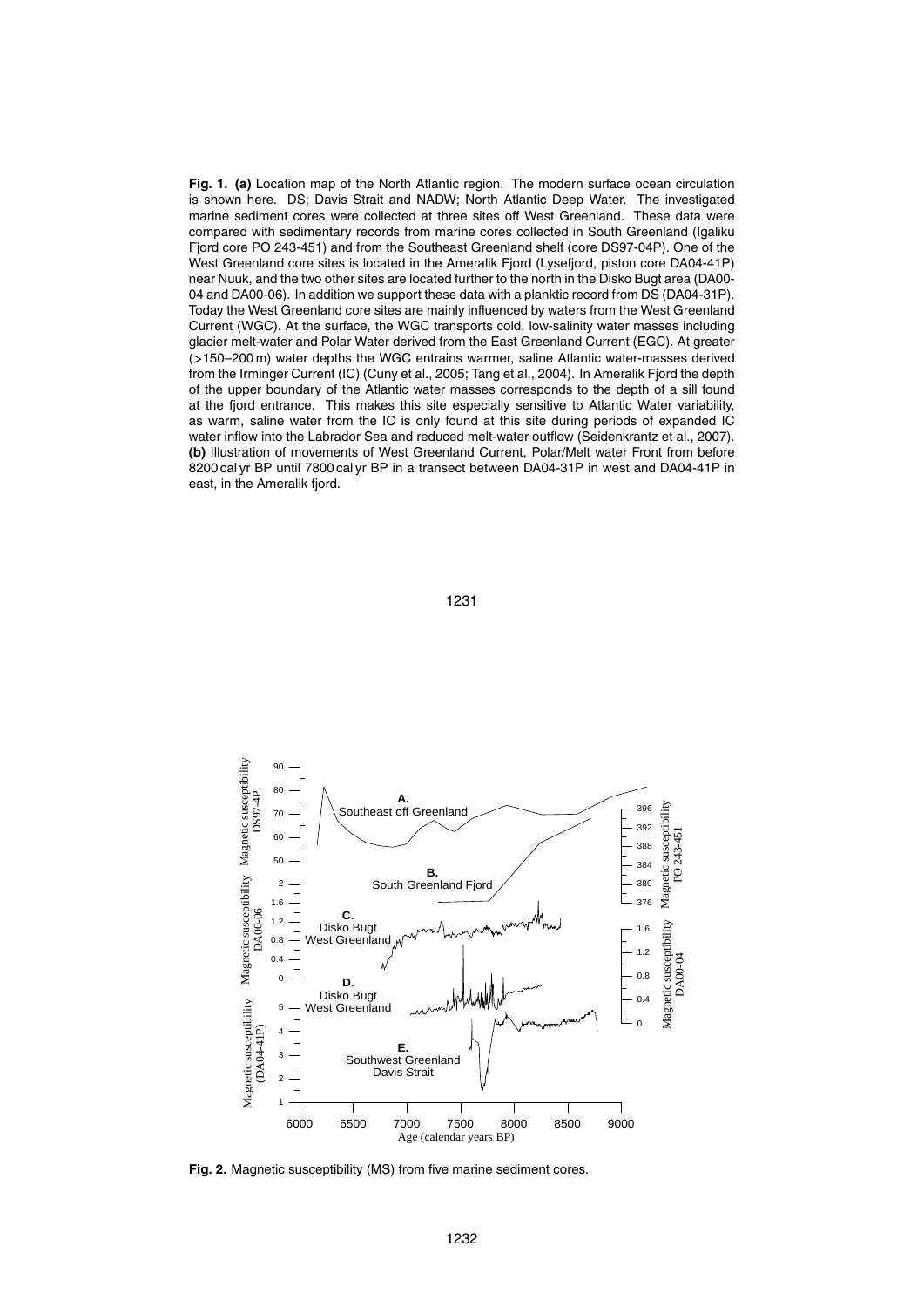

**Fig. 3.**

1233

**Fig. 3.** A detailed study of the early Holocene of core DA04-41P. A–E: the frequencies of the most important benthic foraminiferal species (100–1000 *µ*m) in core DA04-41P. F shows the flux of benthic foraminifera. Due to extreme surface water characteristics associated with meltwater outflow, the planktic foraminiferal fauna in these cores is extremely poor or non-existent. To obtain a statistically qualified dataset we aimed at analyzing at least 300 benthic foraminifera in each sample, but a minimum of 60 specimens for one sample was accepted. The flux of benthic foraminifera was calculated assuming a mean sediment density of 1.8 g/cm $^3$ . It has been possible to achieve an ultra-high resolution, 4–15 years/cm of the benthic foraminiferal analysis in core DA04-41P. G shows the MS during the same period. H: the land trace element of Fe (iron), and I: the Ti (titanium), both measured in cps (counts per second×1000). The X-ray fluorescence data provided us with the chemical composition of the sediment, among others the intensity of the elements iron and titanium, presented here. ISW = Irminger Sea Water.